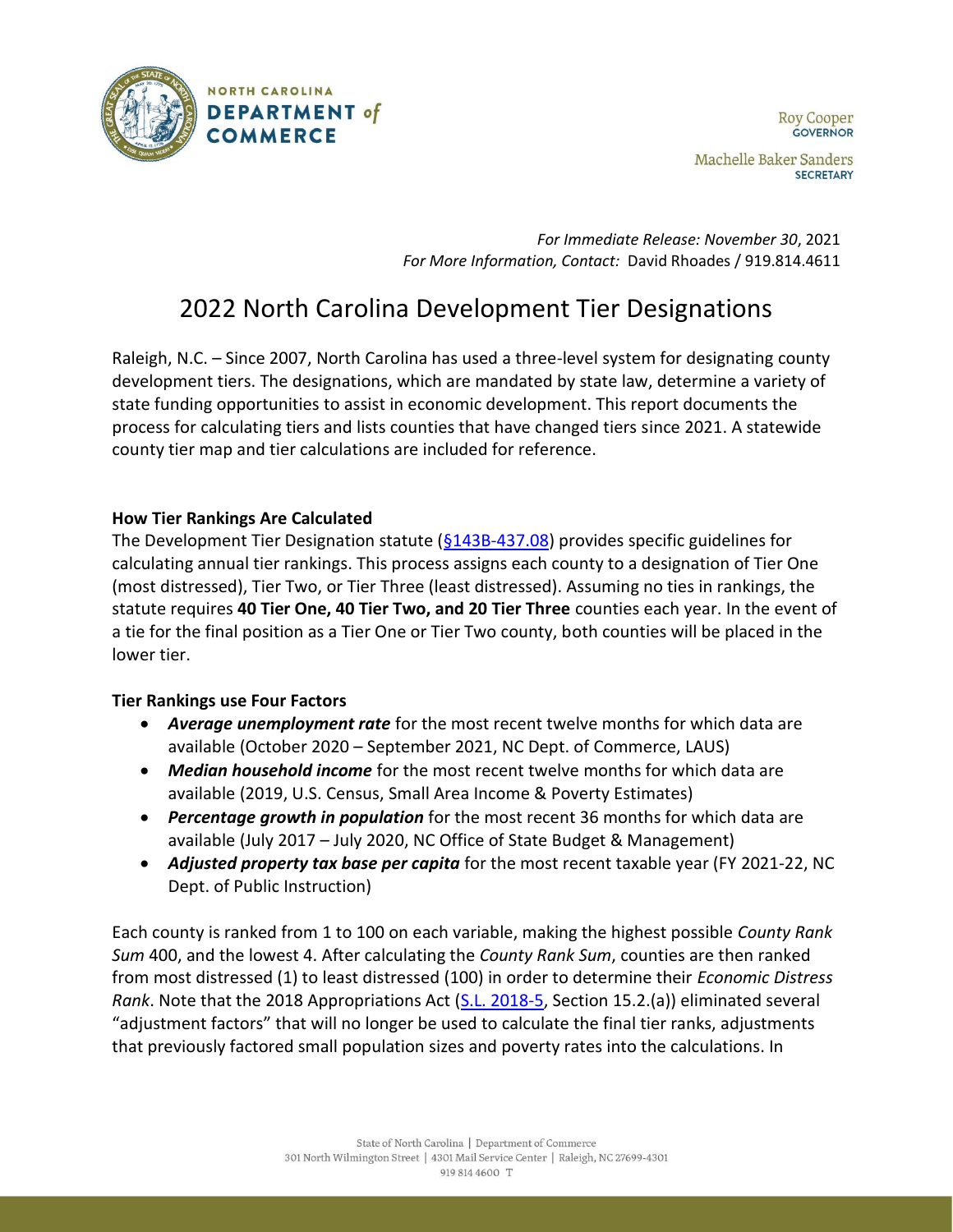addition,  $§143B-437.07.(d)$  calls for the Department of Commerce to publish the state performance statistic for each of the four factors, alongside the county values. Any county underperforming the state average on any of the four factors may request assistance from the Department to improve their performance on the given factor. A ranked list of each county's performance by indicator, as well as the statewide value, is provided at the end of this document. For comparison, counties may also wish to access the [2021 County Tier](https://files.nc.gov/nccommerce/documents/Research-Publications/2021-Tiers-memo_asPublished_113020.pdf)  [Designations.](https://files.nc.gov/nccommerce/documents/Research-Publications/2021-Tiers-memo_asPublished_113020.pdf) For assistance, please contact David Rhoades at [drhoades@nccommerce.com.](mailto:drhoades@nccommerce.com)

# **County Tier Changes in 2022**

Eleven counties will change tiers in 2022. Counties moving to a **less distressed** tier include Alexander, Brunswick, Buncombe, New Hanover, Randolph, and Rowan. Counties moving to a **more distressed** tier include Chowan, Jones, Macon, Polk, and Watauga.

# **Alexander County**

For 2022, Alexander County is shifting from Tier One to Tier Two. The county's economic distress rank is #53 (it was #29 in 2021). This shift was largely driven by a change in the county's unemployment rate rank, which moved from #34 last year to #85 this year.

# **Brunswick County**

For 2022, Brunswick County is shifting from Tier Two to Tier Three. The county's economic distress rank is #81 (it was #80 in 2021). This shift was largely driven by a change in the county's unemployment rate rank, which moved from #11 last year to #21 this year.

### **Buncombe County**

For 2022, Buncombe County is shifting from Tier Two to Tier Three. The county's economic distress rank is #83 (it was #67 in 2021). This shift was largely driven by a change in the county's unemployment rate rank, which moved from #23 last year to #65 this year.

# **Chowan County**

For 2022, Chowan County is shifting from Tier Two to Tier One. The county's economic distress rank is #33 (it was #43 in 2021). This shift was mostly driven by a change in the county's unemployment rate rank, which moved from #84 last year to #47 this year.

#### **Jones County**

For 2022, Jones County is shifting from Tier Two to Tier One. The county's economic distress rank is #34 (it was #46 in 2021). This shift was largely driven by a change in the county's unemployment rate rank, which moved from #93 last year to #84 this year.

#### **Macon County**

For 2022, Macon County is shifting from Tier Three to Tier Two. The county's economic distress rank is #80 (it was #84 in 2021). This shift was largely driven by a change in the county's median household income rank, which moved from #49 last year to #35 this year.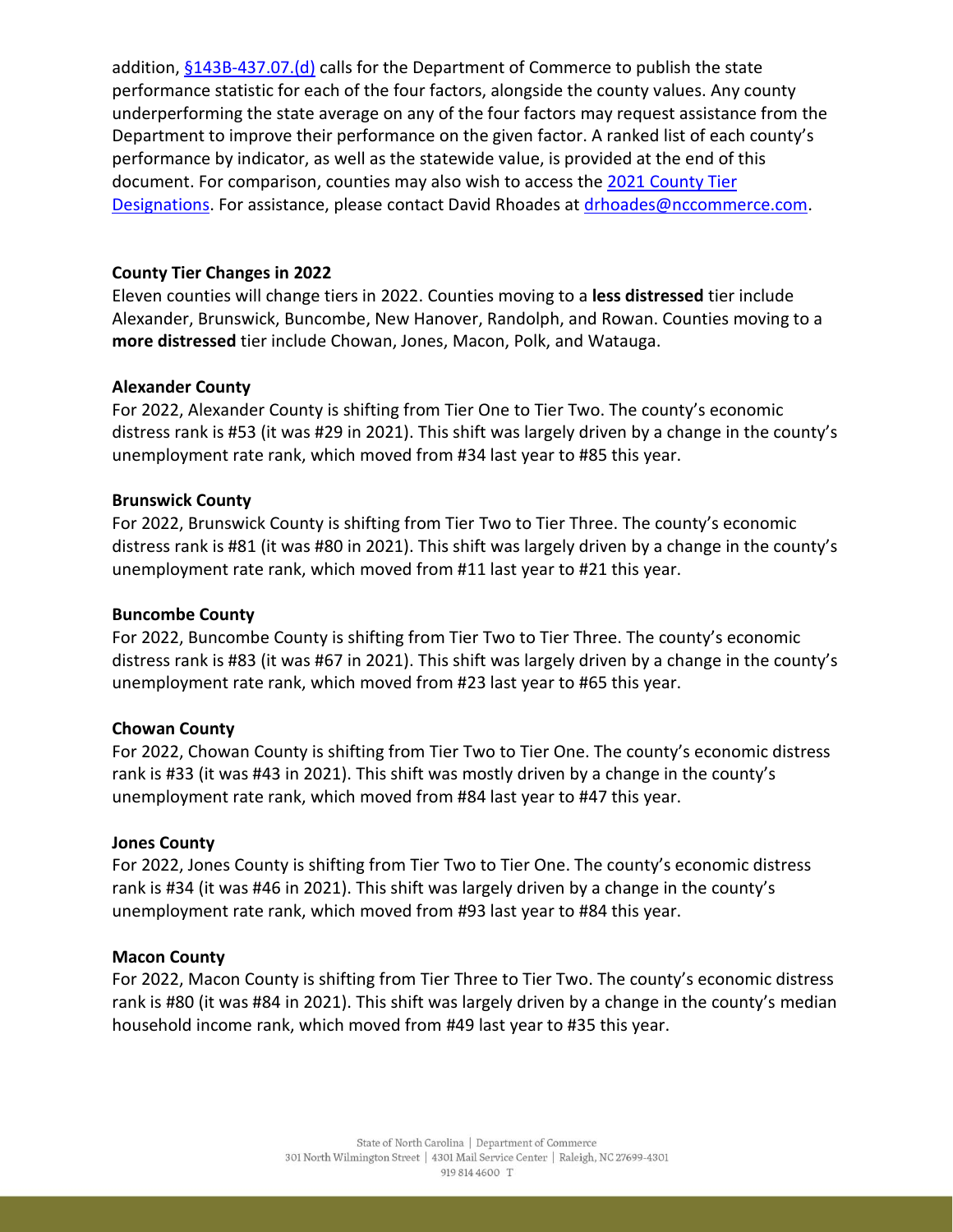### **New Hanover County**

For 2022, New Hanover County is shifting from Tier Two to Tier Three. The county's economic distress rank is #82 (it was #79 in 2021). This shift was largely driven by a change in the county's unemployment rate rank, which moved from #49 last year to #72 this year.

#### **Polk County**

For 2022, Polk County is shifting from Tier Three to Tier Two. The county's economic distress rank is #65 (it was #84 in 2021). Compared to last year, the county's population growth rate rank and unemployment rate rank both worsened.

#### **Randolph County**

For 2022, Randolph County is shifting from Tier One to Tier Two. The county's economic distress rank is #42 (it was #35 in 2021). This shift was mostly driven by a change in the county's population growth rate rank, which moved from #40 last year to #60 this year.

#### **Rowan County**

For 2022, Rowan County is shifting from Tier One to Tier Two. The county's economic distress rank is #55 (it was #38 in 2021). Compared to last year, the county's population growth rate rank and unemployment rate rank both improved.

#### **Watauga County**

For 2022, Watauga County is shifting from Tier Three to Tier Two. The county's economic distress rank is #79 (it was #91 in 2021). This shift was largely driven by a change in the county's population growth rate rank, which moved from #75 last year to #44 this year.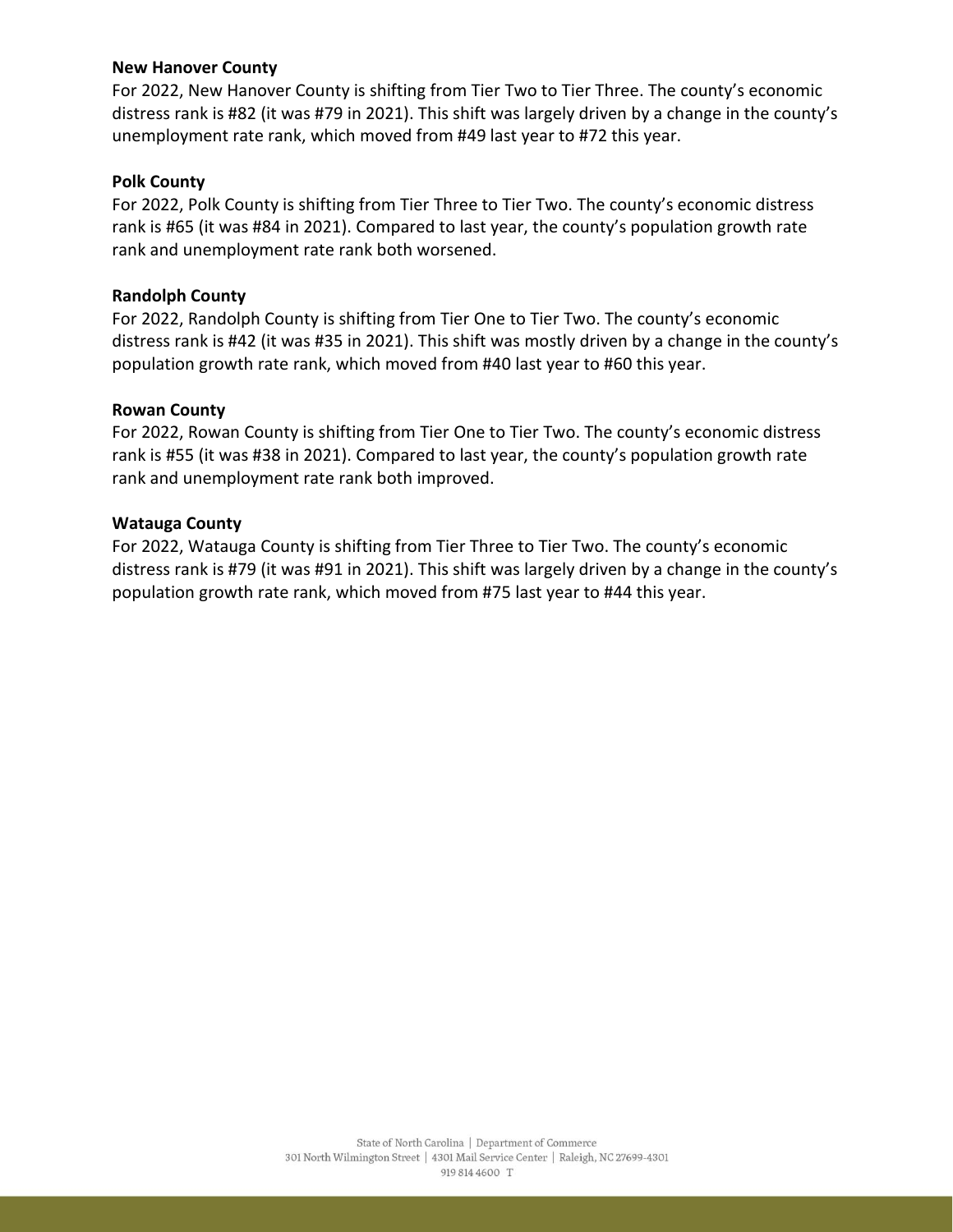# **2022 County Tier Designations**

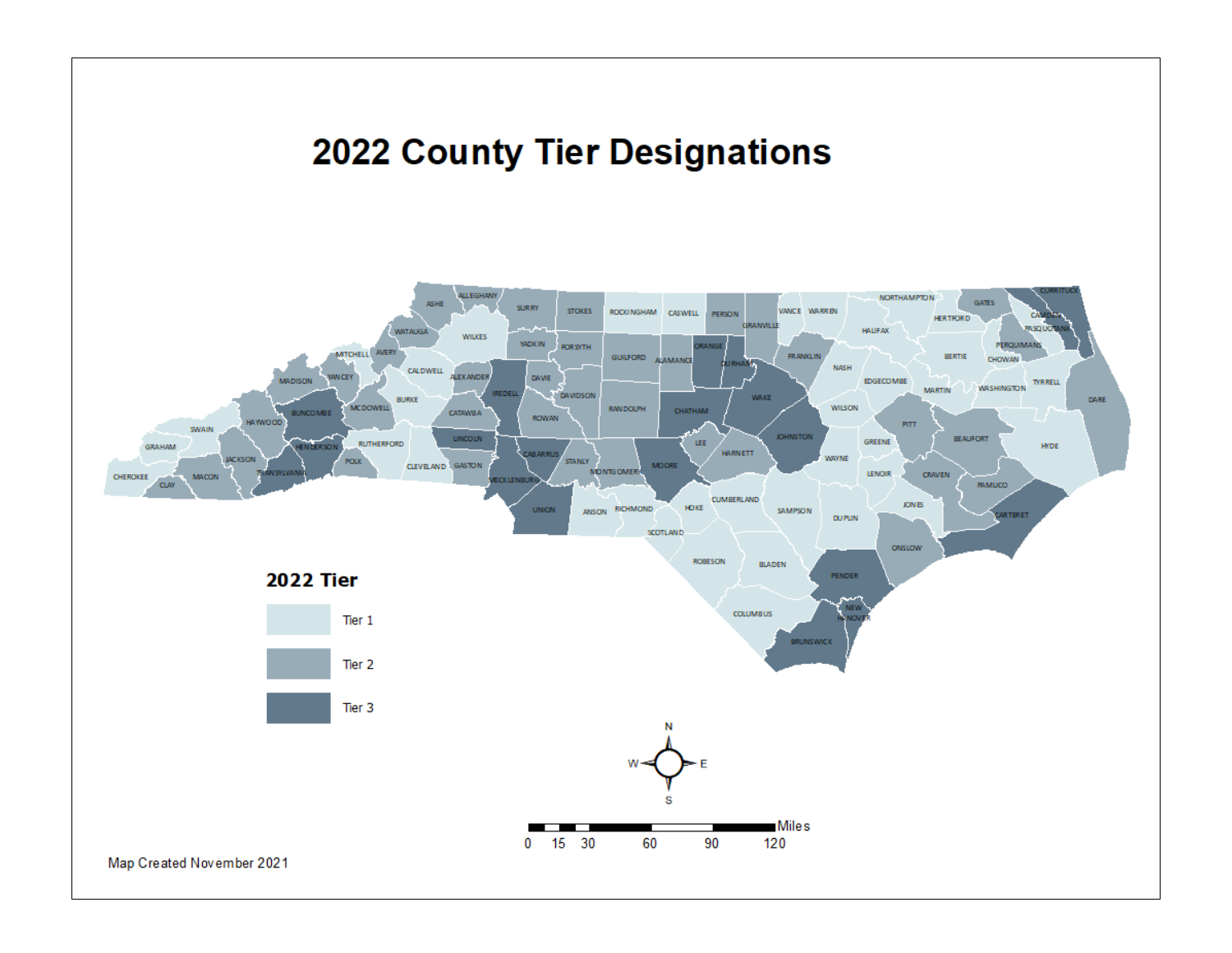# **2022 COUNTY DEVELOPMENT TIER RANKINGS (§ 143B-437.08)**

| <b>NEW</b> |                    | <b>Adjusted Property</b><br><b>Tax Base Per Capita</b><br>FY 2021-2022 |                | <b>Population Growth</b><br><b>July 2017-July 2020</b> |                | <b>Median Household</b><br>Income<br>2019 |                | <b>Unemployment</b><br>12 Mth Avg<br>Oct 20-Sept 21 |                | <b>County Rank</b> | <b>ECONOMIC</b><br><b>DISTRESS</b><br><b>RANK</b><br>(#1 = most | 2022<br><b>TIERS</b> |  |
|------------|--------------------|------------------------------------------------------------------------|----------------|--------------------------------------------------------|----------------|-------------------------------------------|----------------|-----------------------------------------------------|----------------|--------------------|-----------------------------------------------------------------|----------------------|--|
|            | <b>TIER COUNTY</b> | Value                                                                  | Rank           | % Change<br>Rank                                       |                | Income                                    | Rank           |                                                     | Rank           | Sum                | distressed)                                                     |                      |  |
|            | <b>ALAMANCE</b>    | \$89.155                                                               | 32             | 5.02%                                                  | 91             | \$57,963                                  | 80             | 5.11%                                               | 48             | 251                | 71                                                              | $\overline{2}$       |  |
| <b>FIR</b> | <b>ALEXANDER</b>   | \$82,505                                                               | 16             | $-1.01%$                                               | 36             | \$54,960                                  | 72             | 4.46%                                               | 85             | 209                | 53                                                              | $\overline{2}$       |  |
|            | <b>ALLEGHANY</b>   | \$159,224                                                              | 85             | $-0.44%$                                               | 47             | \$41,420                                  | 16             | 5.07%                                               | 49             | 197                | 50                                                              | $\overline{2}$       |  |
|            | ANSON              | \$98,392                                                               | 46             | $-4.72%$                                               | 11             | \$40,826                                  | 15             | 6.44%                                               | 18             | 90                 | 12                                                              | $\mathbf{1}$         |  |
|            | <b>ASHE</b>        | \$158,609                                                              | 83             | 0.50%                                                  | 52             | \$41,542                                  | 17             | 4.26%                                               | 93             | 245                | 67                                                              | $\overline{2}$       |  |
|            | <b>AVERY</b>       | \$269,347                                                              | 98             | 0.24%                                                  | 51             | \$45,823                                  | 30             | 4.26%                                               | 94             | 273                | 76                                                              | $\overline{2}$       |  |
|            | <b>BEAUFORT</b>    | \$132,115                                                              | 67             | $-2.00%$                                               | 25             | \$49,410                                  | 48             | 4.98%                                               | 53             | 193                | 47                                                              | $\overline{2}$       |  |
|            | <b>BERTIE</b>      | \$82,563                                                               | 17             | $-6.29%$                                               | 4              | \$37,899                                  | 4              | 5.79%                                               | 25             | 50                 | 6                                                               | $\mathbf{1}$         |  |
|            | <b>BLADEN</b>      | \$106,405                                                              | 52             | $-4.74%$                                               | 10             | \$42,260                                  | 18             | 5.78%                                               | 26             | 106                | 17                                                              | $\mathbf 1$          |  |
| ЙP         | <b>BRUNSWICK</b>   | \$213,524                                                              | 93             | 10.09%                                                 | 99             | \$63,712                                  | 87             | 6.25%                                               | 21             | 300                | 81                                                              | 3                    |  |
| <b>AR</b>  | <b>BUNCOMBE</b>    | \$159,363                                                              | 86             | 3.08%                                                  | 78             | \$55,448                                  | 73             | 4.73%                                               | 65             | 302                | 83                                                              | 3                    |  |
|            | <b>BURKE</b>       | \$84,213                                                               | 20             | $-1.15%$                                               | 35             | \$47,890                                  | 44             | 4.80%                                               | 62             | 161                | 32                                                              | $\mathbf{1}$         |  |
|            | <b>CABARRUS</b>    | \$117,600                                                              | 57             | 7.55%                                                  | 97             | \$72,071                                  | 97             | 4.72%                                               | 66             | 317                | 89                                                              | 3                    |  |
|            | CALDWELL           | \$100,814                                                              | 48             | $-0.47%$<br>46                                         |                | \$48,512                                  | 46             | 5.29%                                               | 38             | 178                | 37                                                              | $\mathbf{1}$         |  |
|            | <b>CAMDEN</b>      | \$116,803                                                              | 56             | 3.76%                                                  | 81             |                                           | 93             | 4.14%                                               | 97             | 327                | 93                                                              | 3                    |  |
|            | CARTERET           | \$240,508                                                              | 96             | $-0.47%$<br>45                                         |                | \$60,058                                  | 82             | 4.29%                                               | 91             | 314                | 88                                                              | 3                    |  |
|            | <b>CASWELL</b>     | \$78,924                                                               | 12             | $-1.65%$                                               | 27             | \$51,240                                  | 55             | 5.65%                                               | 29             | 123                | 21                                                              | $\mathbf{1}$         |  |
|            | <b>CATAWBA</b>     | \$116,392                                                              | 55             | 2.15%                                                  | 70             | \$53,688                                  | 67             | 4.95%                                               | 54             | 246                | 68                                                              | $\overline{2}$       |  |
|            | <b>CHATHAM</b>     | \$156,881                                                              | 82             | 5.89%                                                  | 93             | \$70,258                                  | 94             | 3.85%                                               | 99             | 368                | 99                                                              | 3                    |  |
|            | <b>CHEROKEE</b>    | \$127,054                                                              | 61             | 1.46%                                                  | 64             | \$42,764                                  | 21             | 5.39%                                               | 35             | 181                | 40                                                              | $\mathbf{1}$         |  |
| ψ          | <b>CHOWAN</b>      | \$110,888                                                              | 53             | $-1.32%$                                               | 31             | \$47,126                                  | 40             | 5.14%                                               | 47             | 171                | 33                                                              | $\mathbf{1}$         |  |
|            | <b>CLAY</b>        | \$178,605                                                              | 90             | $-0.73%$                                               | 38             | \$47,116                                  | 39             | 5.26%                                               | 42             | 209                | 53                                                              | $\overline{2}$       |  |
|            | <b>CLEVELAND</b>   | \$98,051                                                               | 45             | 2.51%                                                  | 76             | \$46,012                                  | 32             | 5.68%                                               | 27             | 180                | 38                                                              | $\mathbf{1}$         |  |
|            | <b>COLUMBUS</b>    | \$83,009                                                               | 18             | $-4.84%$                                               | 9              | \$39,531                                  | 8              | 6.65%                                               | 14             | 49                 | 5                                                               | $\mathbf{1}$         |  |
|            | <b>CRAVEN</b>      | \$99,088                                                               | 47             | $-1.35%$                                               | 29             | \$53,372                                  | 65             | 5.00%                                               | 52             | 193                | 47                                                              | $\overline{2}$       |  |
|            | CUMBERLAND         | \$72,055                                                               | 8              | 1.56%                                                  | 65             | \$46,599                                  | 38             | 7.21%                                               | 8              | 119                | 20                                                              | $\mathbf{1}$         |  |
|            | <b>CURRITUCK</b>   | \$258,837                                                              | 97             | 8.75%                                                  | 98             | \$70,699                                  | 96             | 4.37%                                               | 89             | 380                | 100                                                             | 3                    |  |
|            | DARE               | \$421,174                                                              | 99             | 2.96%                                                  | 77             | \$63,033                                  | 86             | 5.97%                                               | 23             | 285                | 77                                                              | $\overline{2}$       |  |
|            | <b>DAVIDSON</b>    | \$89,957                                                               | 34             | 2.09%                                                  | 69             | \$53,924                                  | 68             | 4.89%                                               | 57             | 228                | 63                                                              | $\overline{2}$       |  |
|            | <b>DAVIE</b>       | \$114,746                                                              | 54             | 2.00%                                                  | 68             | \$63,828                                  | 88             | 4.56%                                               | 75             | 285                | 77                                                              | $\overline{2}$       |  |
|            | <b>DUPLIN</b>      | \$97,858                                                               | 44             | $-5.98%$                                               | 6              | \$44,929                                  | 26             | 4.53%                                               | 77             | 153                | 30                                                              | $\mathbf{1}$         |  |
|            | <b>DURHAM</b>      | \$139,839                                                              | 78             | 4.90%                                                  | 88             | \$65,541                                  | 90             | 4.51%                                               | 80             | 336                | 94                                                              | 3                    |  |
|            | <b>EDGECOMBE</b>   | \$66,062                                                               | 3              | $-3.84%$                                               | 16             | \$40,784                                  | 14             | 8.52%                                               | 2 <sup>1</sup> | 35                 | 3                                                               | $\mathbf{1}$         |  |
|            | <b>FORSYTH</b>     | \$101,648                                                              | 49             | 2.29%                                                  | 72             | \$53,054                                  | 63             | 5.23%                                               | 44             | 228                | 63                                                              | $\overline{2}$       |  |
|            | <b>FRANKLIN</b>    | \$91,335                                                               | 36             | 6.65%                                                  | 96             | \$57,371                                  | 79             | 5.02%                                               | 51             | 262                | 74                                                              | $\overline{2}$       |  |
|            | <b>GASTON</b>      | \$88,709                                                               | 29             | 3.53%                                                  | 79             | \$56,542                                  | 77             | 5.55%                                               | 34             | 219                | 57                                                              | $\overline{2}$       |  |
|            | <b>GATES</b>       | \$91,623                                                               | 37             | $-5.49%$                                               | $\overline{7}$ | \$54,204                                  | 69             | 4.57%                                               | 73             | 186                | 44                                                              | $\overline{2}$       |  |
|            | <b>GRAHAM</b>      | \$146,420                                                              | 80             | $-2.47%$                                               | 20             | \$45,813                                  | 29             | 7.15%                                               | 9              | 138                | 25                                                              | $\mathbf 1$          |  |
|            | <b>GRANVILLE</b>   | \$87,612                                                               | 26             | 0.80%                                                  | 58             | \$54,300                                  | 70             | 4.24%                                               | 95             | 249                | 69                                                              | $\overline{2}$       |  |
|            | <b>GREENE</b>      | \$63,555                                                               | $\overline{2}$ | $-1.67%$                                               | 26             | \$44,648                                  | 24             | 4.27%                                               | 92             | 144                | 28                                                              | $\mathbf 1$          |  |
|            | <b>GUILFORD</b>    | \$101,841                                                              | 50             | 2.49%                                                  | 75             | \$55,820                                  | 76             | 6.02%                                               | 22             | 223                | 58                                                              | $\overline{2}$       |  |
|            | <b>HALIFAX</b>     | \$81,714                                                               | 13             | $-3.78%$                                               | 17             | \$38,727                                  | $\overline{5}$ | 7.52%                                               | $6 \mid$       | 41                 | 4                                                               | $\mathbf 1$          |  |
|            | <b>HARNETT</b>     | \$70,064                                                               | 5              | 3.57%                                                  | 80             | \$55,619                                  | 74             | 5.57%                                               | 33             | 192                | 46                                                              | $\overline{2}$       |  |
|            | <b>HAYWOOD</b>     | \$136,708                                                              | 74             | 0.91%                                                  | 59             | \$51,612                                  | 57             | 4.69%                                               | 67             | 257                | 73                                                              | $\overline{2}$       |  |
|            | <b>HENDERSON</b>   | \$139,206                                                              | 77             | 2.16%                                                  | 71             | \$61,651                                  | 84             | 4.43%                                               | 86             | 318                | 91                                                              | 3                    |  |
|            | <b>HERTFORD</b>    | \$82,232                                                               | 15             | $-6.28%$                                               | 5              | \$42,374                                  | 19             | 6.33%                                               | 19             | 58                 | 9                                                               | $\mathbf 1$          |  |
|            | <b>HOKE</b>        | \$71,994                                                               | $\overline{7}$ | 1.62%                                                  | 66             | \$48,420                                  | 45             | 6.77%                                               | 13             | 131                | 24                                                              | $\mathbf 1$          |  |
|            | <b>HYDE</b>        | \$449,398                                                              | 100            | $-8.55%$                                               | $\mathbf 1$    | \$43,112                                  | 22             | 6.45%                                               | 17             | 140                | 26                                                              | $\mathbf 1$          |  |
|            | <b>IREDELL</b>     | \$139,872                                                              | 79             | 5.32%                                                  | 92             | \$68,308                                  | 91             | 4.92%                                               | 55             | 317                | 89                                                              | 3                    |  |
|            | <b>JACKSON</b>     | \$224,746                                                              | 95             | 0.52%                                                  | 54             | \$47,759                                  | 43             | 4.85%                                               | 60             | 252                | 72                                                              | $\overline{2}$       |  |

 $\label{eq:state} \begin{array}{l} \mbox{State of North Carolina $\mid$ Department of Commerce} \\ \mbox{301 North Williamington Street $\mid$ 4301 Mail Service Center $\mid$ Religh, NC 27699-4301} \end{array}$ 

919 814 4600 T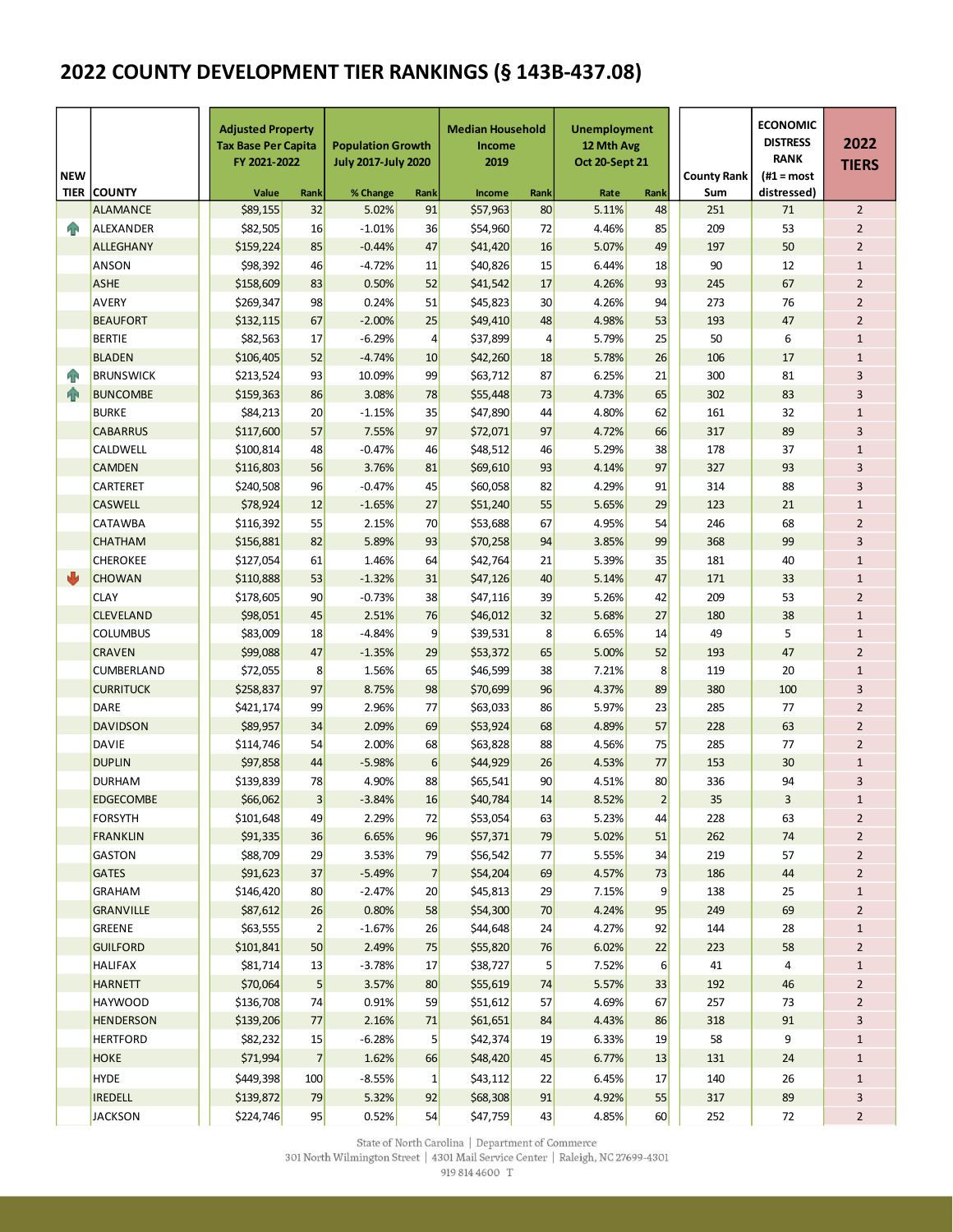|                | <b>JOHNSTON</b>                 | \$96,737               | 43              | 10.29%         | 100            | \$62,835             | 85             | 4.49%          | 82              | 310 | 86             | 3                       |
|----------------|---------------------------------|------------------------|-----------------|----------------|----------------|----------------------|----------------|----------------|-----------------|-----|----------------|-------------------------|
| ₩              | <b>JONES</b>                    | \$95,886               | 41              | $-4.48%$       | 14             | \$46,275             | 34             | 4.48%          | 84              | 173 | 34             | $\mathbf{1}$            |
|                | LEE                             | \$96,556               | 42              | 4.70%          | 87             | \$53,114             | 64             | 5.60%          | 32              | 225 | 62             | $\overline{2}$          |
|                | LENOIR                          | \$76,437               | 11              | $-1.22%$       | 33             | \$39,947             | 10             | 5.15%          | 46              | 100 | 16             | $\mathbf 1$             |
|                | <b>LINCOLN</b>                  | \$129,273              | 66              | 6.43%          | 95             | \$70,479             | 95             | 4.37%          | 87              | 343 | 95             | 3                       |
| ₩              | <b>MACON</b>                    | \$218,595              | 94              | 3.85%          | 82             | \$46,279             | 35             | 4.48%          | 83              | 294 | 80             | $\overline{2}$          |
|                | <b>MADISON</b>                  | \$127,502              | 64              | $-0.69%$       | 40             | \$50,062             | 49             | 4.64%          | 70              | 223 | 58             | $\overline{2}$          |
|                | <b>MARTIN</b>                   | \$88,365               | 28              | $-3.76%$       | 18             | \$39,413             | 7              | 5.66%          | 28              | 81  | $11\,$         | $\mathbf{1}$            |
|                | <b>MCDOWELL</b>                 | \$105,093              | 51              | $-0.69%$       | 41             | \$46,370             | 36             | 4.85%          | 61              | 189 | 45             | $\mathbf 2$             |
|                | <b>MECKLENBURG</b>              | \$168,435              | 87              | 3.89%          | 84             | \$69,455             | 92             | 5.27%          | 40              | 303 | 84             | 3                       |
|                | <b>MITCHELL</b>                 | \$126,339              | 60              | $-0.61%$       | 43             | \$47,675             | 42             | 5.64%          | 30              | 175 | 36             | $\mathbf{1}$            |
|                | <b>MONTGOMERY</b>               | \$136,211              | 72              | 0.64%          | 57             | \$46,497             | 37             | 4.87%          | 58              | 224 | 61             | $\overline{2}$          |
|                | <b>MOORE</b>                    | \$137,456              | 76              | 5.02%          | 90             | \$63,942             | 89             | 4.79%          | 63              | 318 | 91             | 3                       |
|                | <b>NASH</b>                     | \$87,917               | 27              | 1.14%          | 61             | \$50,902             | 53             | 6.51%          | 16              | 157 | 31             | $\mathbf 1$             |
| 4              | <b>NEW HANOVER</b>              | \$174,756              | 89              | 1.24%          | 62             | \$57,252             | 78             | 4.58%          | 72              | 301 | 82             | 3                       |
|                | <b>NORTHAMPTON</b>              | \$127,243              | 63              | $-7.83%$       | 3              | \$39,777             | 9              | 6.27%          | 20              | 95  | 14             | $\mathbf 1$             |
|                | <b>ONSLOW</b>                   | \$72,764               | 9               | 4.50%          | 86             | \$50,645             | 51             | 5.37%          | 36              | 182 | 41             | $\overline{2}$          |
|                | ORANGE                          | \$133,889              | 71              | 4.06%          | 85             | \$74,314             | 98             | 3.75%          | 100             | 354 | 97             | 3                       |
|                | <b>PAMLICO</b>                  | \$158,719              | 84              | $-2.13%$       | 23             | \$52,522             | 61             | 4.50%          | 81              | 249 | 69             | $\overline{2}$          |
|                | PASQUOTANK                      | \$88,728               | 30              | 1.33%          | 63             | \$51,245             | 56             | 5.63%          | 31              | 180 | 38             | $\mathbf 1$             |
|                | <b>PENDER</b>                   | \$132,809              | 69              | 3.87%          | 83             | \$60,405             | 83             | 4.55%          | 76              | 311 | 87             | 3                       |
|                | PERQUIMANS                      | \$127,989              | 65              | $-0.70%$       | 39             | \$50,804             | 52             | 5.26%          | 43              | 199 | 51             | $\overline{2}$          |
|                | <b>PERSON</b>                   | \$118,956              | 58              | 0.61%          | 55             | \$54,553             | 71             | 5.28%          | 39              | 223 | 58             | $\overline{2}$          |
|                | PITT                            | \$85,937               | 24              | 0.50%          | 53             | \$52,961             | 62             | 5.15%          | 45              | 184 | 43             | $\overline{2}$          |
| ψ              | <b>POLK</b>                     | \$170,693              | 88              | $-2.04%$       | 24             | \$53,405             | 66             | 4.76%          | 64              | 242 | 65             | $\overline{2}$          |
| 4 <sup>h</sup> | RANDOLPH                        | \$84,861               | 23              | 1.09%          | 60             | \$50,129             | 50             | 5.04%          | 50              | 183 | 42             | $\overline{2}$          |
|                | <b>RICHMOND</b>                 | \$81,872               | 14              | $-2.24%$       | 21             | \$40,518             | 13             | 7.47%          | 7               | 55  | 8              | $\mathbf{1}$            |
|                | <b>ROBESON</b>                  | \$62,790               | $\mathbf 1$     | $-4.72%$       | 12             | \$36,366             | 1              | 7.60%          | 5               | 19  | $\mathbf{1}$   | $\mathbf{1}$            |
|                | <b>ROCKINGHAM</b>               | \$83,587               | 19              | 0.64%          | 56             | \$44,686             | 25             | 5.92%          | 24              | 124 | 22             | $\mathbf 1$             |
| $\mathbf{r}$   | <b>ROWAN</b>                    | \$94,468               | 40              | 2.48%          | 74             | \$52,051             | 59             | 5.37%          | 37              | 210 | 55             | $\overline{2}$          |
|                | <b>RUTHERFORD</b>               | \$124,497              | 59              | $-1.32%$       | 30             | \$44,547             | 23             | 6.77%          | 12              | 124 | 22             | $\mathbf 1$             |
|                | <b>SAMPSON</b>                  | \$84,261               | 21              | $-2.18%$       | 22             | \$45,997             | 31             | 4.66%          | 68              | 142 | 27             | $\mathbf 1$             |
|                | <b>SCOTLAND</b>                 | \$70,250               | $6\phantom{1}6$ | $-5.21%$       | 8              | \$39,197             | 6              | 9.83%          | $\mathbf{1}$    | 21  | $\overline{2}$ | $\mathbf 1$             |
|                | <b>STANLY</b>                   | \$87,301               | 25              | 1.83%          | 67             | \$58,303             | 81             | 4.58%          | 71              | 244 | 66             | $\overline{2}$          |
|                | <b>STOKES</b>                   | \$94,349               | 39              | $-1.01%$       | 37             | \$52,356             | 60             | 4.56%          | 74              | 210 | 55             | $\overline{2}$          |
|                | <b>SURRY</b>                    | \$89,630               | 33              | 0.05%          | 50             | \$48,637             | 47             | 4.65%          | 69              | 199 | 51             | $\overline{2}$          |
|                | <b>SWAIN</b>                    | \$127,214              | 62              | $-2.84%$       | 19             | \$46,075             | 33             | 4.85%          | 59              | 173 | 34             | $\mathbf 1$             |
|                | TRANSYLVANIA                    | \$191,697              | 92              | $-0.14%$       | 48             | \$55,628             | 75             | 4.37%          | 88              | 303 | 84             | 3                       |
|                | <b>TYRRELL</b>                  | \$137,071              | 75              | $-8.12%$       | $\overline{2}$ | \$37,680             | 3              | 6.63%          | 15              | 95  | 14             | $\mathbf{1}$            |
|                | <b>UNION</b>                    | \$132,130              | 68              | 5.00%          | 89             | \$86,138             | 100            | 4.18%          | 96              | 353 | 96             | 3                       |
|                | <b>VANCE</b>                    | \$68,202               | $\vert$         | $-1.27%$       | 32             | \$40,450             | 12             | 8.30%          | 3 <sup>2</sup>  | 51  | $\overline{7}$ | $\mathbf 1$             |
|                | WAKE                            | \$151,939              | 81              | 5.92%          | 94             | \$84,377             | 99             | 4.30%          | 90              | 364 | 98             | 3                       |
|                | <b>WARREN</b>                   | \$133,060              | 70              | $-3.92%$       | 15             | \$37,027             | $\overline{2}$ | 7.85%          | $\vert 4 \vert$ | 91  | 13             | $\mathbf 1$             |
|                | WASHINGTON                      | \$89,071               | 31              | $-4.69%$       | 13             | \$40,157             | 11             | 6.93%          | 10 <sub>2</sub> | 65  | 10             | $\mathbf 1$             |
| ψ              | <b>WATAUGA</b>                  | \$181,496              | 91              | $-0.57%$       | 44             | \$51,630             | 58             | 3.98%          | 98              | 291 | 79             | $\overline{2}$          |
|                | WAYNE                           | \$75,284               | 10              | $-1.18%$       | 34             | \$45,634             | 28             | 5.27%          | 41              | 113 | 18             | $\mathbf 1$             |
|                | <b>WILKES</b>                   | \$90,091               | 35              | $-1.56%$       | 28             | \$45,250             | 27             | 4.90%          | 56              | 146 | 29             | $\mathbf 1$             |
|                | <b>WILSON</b>                   | \$92,105               | 38              | $-0.07%$       | 49             | \$42,414             | 20             | 6.87%          | 11              | 118 | 19             | $\mathbf 1$             |
|                | <b>YADKIN</b>                   | \$84,847               | 22              | $-0.67%$       | 42             | \$50,929             | 54             | 4.52%          | 78              | 196 | 49             | $\overline{\mathbf{c}}$ |
|                | YANCEY<br><b>NORTH CAROLINA</b> | \$136,616<br>\$123.639 | 73              | 2.42%<br>2.73% | 73             | \$47,664<br>\$57.388 | 41             | 4.52%<br>5.13% | 79              | 266 | 75             | $\overline{2}$          |